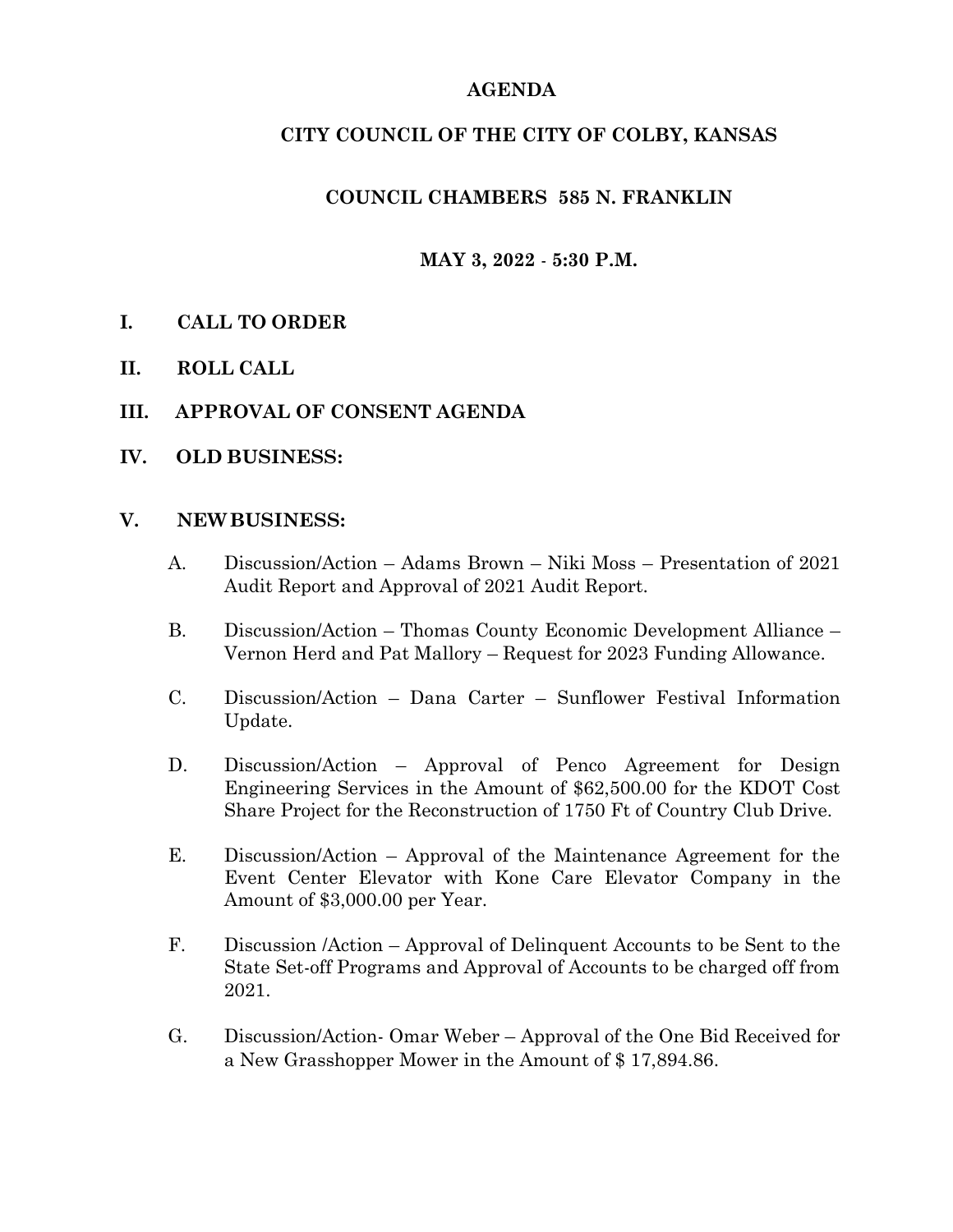- H. Discussion/Action Approval of the One Year Extension with the Kansas Department of Health and Environment for the Operation of Ace Services Groundwater Treatment System through June 30, 2023.
- I. Discussion/Action Approval of the Special Event Insurance for the June 18th Airshow in the Amount of \$1477.00.
- J. Discussion/Action Approval of the New Hangar Lease for Lot 18 at Shalz Field to Farmers and Merchants Bank of Colby.
- K. Discussion/Action Approval of the Material to Build a Communication Building at the Water Tower for the Placement of the New Motorola 911 Equipment.
- L. Discussion/Action Approval of Kansas Fiber Net Service Contract for a KDOT Radio Connectivity for the New 911 System for a Five-year Term in the Amount of \$650.00.
- M. Discussion/Action Approval of the Reimbursement of Retainage for the Hwy 24 CCLIP Project in the Amount of \$12,579.24.
- N. Discussion/Action Approval of Resolution No. 1182 Authorizing a Transfer from the Airport Fund to Thomas County Economic Development Fund in the Amount of \$422,729.27.
- O. Discussion/Action Approval of the Colby Airport Minimum Standards for Commercial Aeronautical Activities Effective May 3, 2022.

#### **VI. REPORTS AND DISCUSSIONS:**

- A. 2023 Budget Workshop June 22th @ 5:30am.
- B. Painting of the Water Tower.
- C. Westside Park Ground Radar update.

# **ADJOURNMENT**